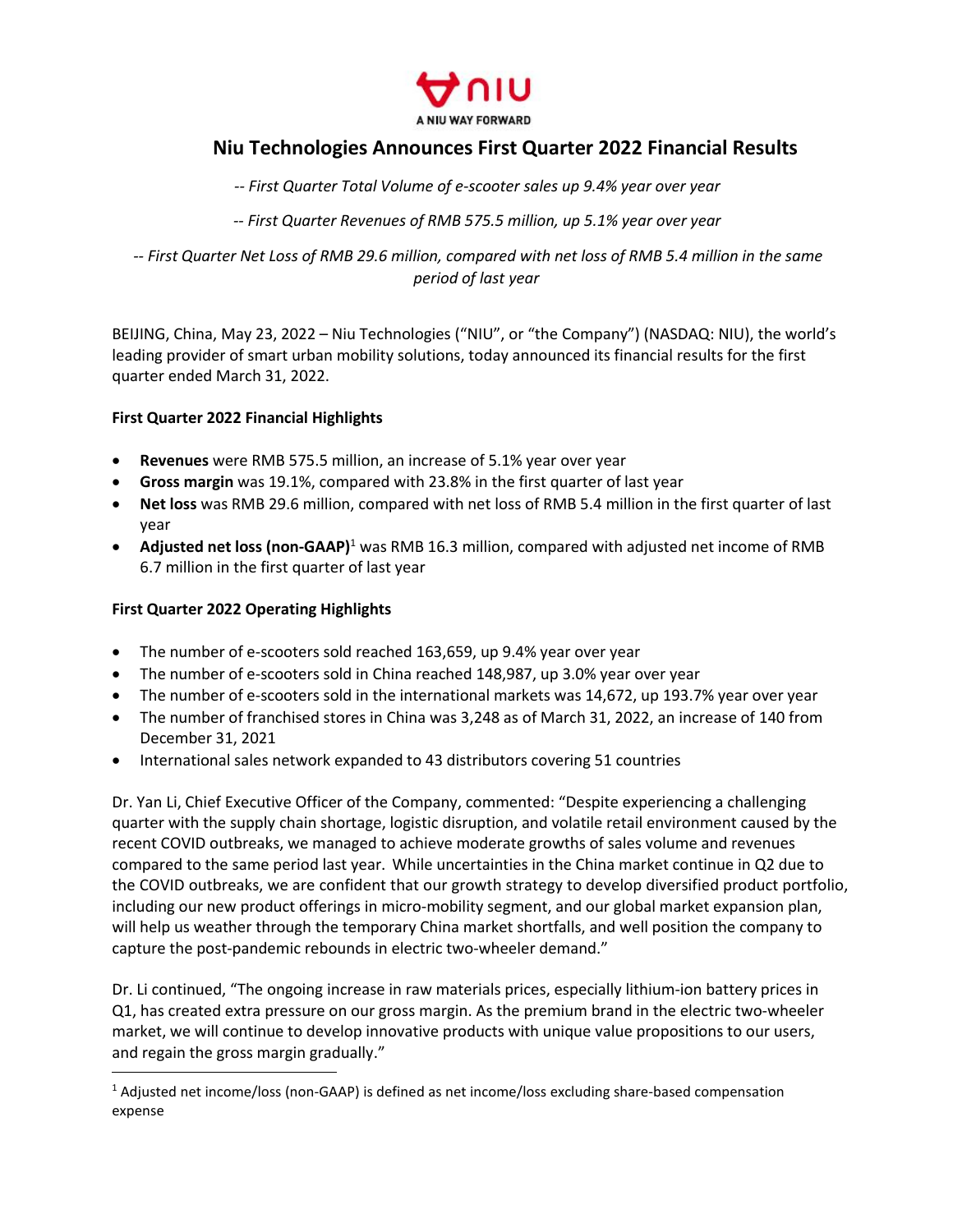

## **First Quarter 2022 Financial Results**

**Revenues** were RMB 575.5 million, an increase of 5.1% year over year, due to 9.4% increase in sales volume, partially offset by decreased revenues per e-scooter of 3.9%. The following table shows the revenues breakdown and revenues per e-scooter in the periods presented:

| <b>Revenues</b>                                         | 2022           | 2021  | % change |
|---------------------------------------------------------|----------------|-------|----------|
| (in RMB million)                                        | Q1             | Q1    | YoY      |
| E-scooter sales from China market                       | 457.7          | 406.3 | $+12.6%$ |
| E-scooter sales from international markets              | 65.7           | 38.9  | +68.9%   |
| E-scooter sales, sub-total                              | 523.4          | 445.2 | $+17.5%$ |
| Accessories, spare parts and services                   | 52.1           | 102.1 | -48.9%   |
| Total                                                   | 575.5          | 547.3 | $+5.1%$  |
|                                                         |                |       |          |
| Revenues per e-scooter                                  | 2022           | 2021  | % change |
| (in RMB)                                                | Q <sub>1</sub> | Q1    | YoY      |
| E-scooter sales from China market <sup>2</sup>          | 3,072          | 2,809 | +9.4%    |
| E-scooter sales from international markets <sup>2</sup> | 4,476          | 7,786 | -42.5%   |
| E-scooter sales                                         | 3,198          | 2,975 | $+7.5%$  |
| Accessories, spare parts and services <sup>3</sup>      | 318            | 682   | -53.4%   |
| Revenues per e-scooter                                  | 3,516          | 3,657 | $-3.9%$  |

- E-scooter sales revenues from China market were RMB 457.7 million, an increase of 12.6%, and represented 87.5% of total e-scooter revenues. The increase was mainly driven by the unit price increases by 9.4%, and the sales volume increases by 3% in China.
- E-scooter sales revenues from international markets were RMB 65.7 million, an increase of 68.9%, and represented 12.5% of total e-scooter revenues. The increase was mainly driven by the increase in sales of kick-scooter.
- Accessories, spare parts sales and services revenues were RMB 52.1 million, a decrease of 48.9% and represented 9.1% of total revenues. The decrease was mainly due to the overseas battery pack sales reduction.
- The decrease of revenues per e-scooter was mainly due to the sales of kick-scooter which has a lower average sales price compared with that of other e-scooters.

**Cost of revenues** was RMB 465.8 million, an increase of 11.7% year over year, mainly due to higher e scooter sales volume. The cost per e-scooter, defined as cost of revenues divided by the number of e scooters sold in a specified period, was RMB 2,846, up 2.1% from RMB 2,787 in the first quarter 2021 due to higher raw material costs and product mix change.

<span id="page-1-0"></span><sup>2</sup> Revenues per e-scooter on e-scooter sales from China or international markets is defined as e-scooter sales revenues from China or international markets divided by the number of e-scooters sold in China or international market in a specific period

<span id="page-1-1"></span><sup>&</sup>lt;sup>3</sup> Revenues per e-scooter on accessories, spare parts and services is defined as accessories, spare parts and services revenues divided by the total number of e-scooters sold in a specific period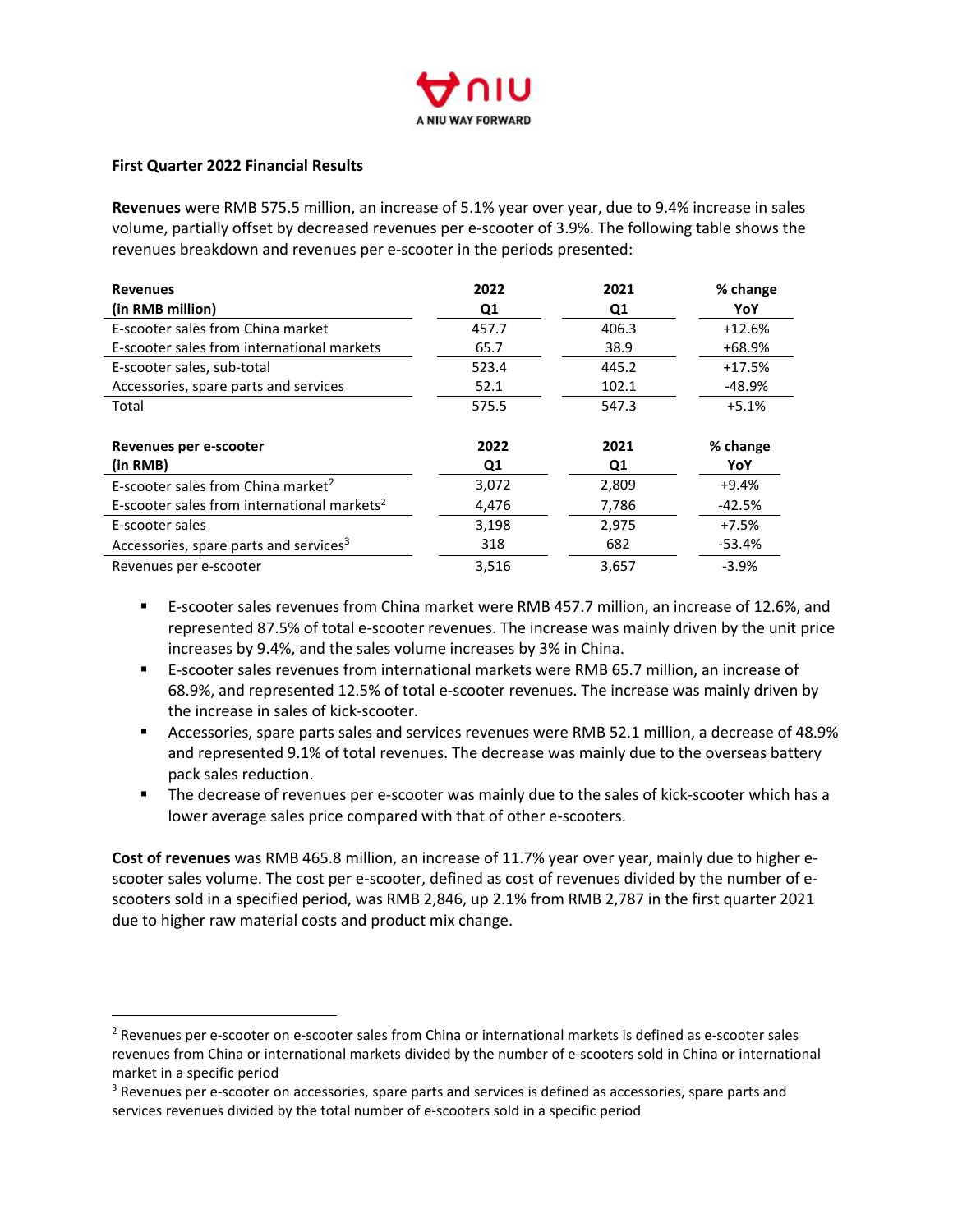

**Gross margin** was 19.1%, compared with 23.8% in the same period of 2021. The decrease of gross margin was due to consistent cost pressure and the decrease in sales of accessories, spare parts and services, which generally have higher gross margin.

**Operating expenses** were RMB 143.0 million, an increase of 9.6% from the same period of 2021.<br>Operating expenses as a percentage of revenues was 24.8%, compared with 23.8% in the first quarter of 2021.

- **Selling and marketing expenses** were RMB 70.0 million (including RMB 3.9 million of share based compensation), a decrease of 4.7% from RMB 73.5 million in the first quarter of 2021. The decrease was mainly due to the decrease in advertising and promotion expense of RMB 26.1 million, partially offset by the increase in depreciation and amortization expense of RMB 13.8 million as a result of opening of new franchised stores, and the increase in staff cost of RMB 5.3 million, and the increase in share-based compensation expenses of RMB 0.9 million. Selling and marketing expenses as a percentage of revenues was 12.2% compared with 13.4% in the first quarter of 2021.
- **Research and development expenses** were RMB 41.8 million (including RMB 4.9 million of share-based compensation), an increase of 63.4% from RMB 25.6 million in the first quarter of 2021, mainly due to the increase in design and testing expense of RMB 6.6 million, the increase in staff cost of RMB 6.3 million, the system development fees of RMB 2.0 million and the increase in share-based compensation expenses of RMB 0.9 million. Research and development expenses as a percentage of revenues was 7.3%, compared with 4.7% in the first quarter of 2021.
- **General and administrative expenses** were RMB 31.1 million (including RMB 4.1 million of share-based compensation), a decrease of 0.8% from RMB 31.3 million in the first quarter of 2021, mainly due to the decrease in foreign currency exchange loss of RMB 4.7 million and share-based compensation expenses of RMB 0.7 million, partially offset by the increase in staff cost of RMB 4.6 million. General and administrative expenses as a percentage of revenues was 5.4%, compared with 5.7% in the first quarter of 2021.

**Operating expenses excluding share-based compensation** were RMB 130.0 million, increased by 9.6% year over year, and represented 22.6% of revenues, compared with 21.7% in the first quarter of 2021.

- **Selling and marketing expenses excluding share-based compensation** were RMB 66.1 million, a decrease of 6.2% year over year, and represented 11.5% of revenues, compared with 12.9% in the first quarter of 2021.
- **Research and development expenses excluding share-based compensation** were RMB 36.9 million, an increase of 70.9% year over year, and represented 6.4% of revenues, compared with 3.9% in the first quarter of 2021.
- **General and administrative expenses excluding share-based compensation** were RMB 26.9 million, an increase of 1.7% year over year, and represented 4.7% of revenues, compared with 4.8% in the first quarter of 2021.

**Government grants** were RMB 0.3 million, decreased by RMB 0.1 million from the same period of 2021.

**Share-based compensation** was RMB 13.2 million, compared with RMB 12.1 million in the same period of 2021.

**Income tax expense** was RMB 1.3 million, a decrease of RMB 7.9 million from the same period of 2021.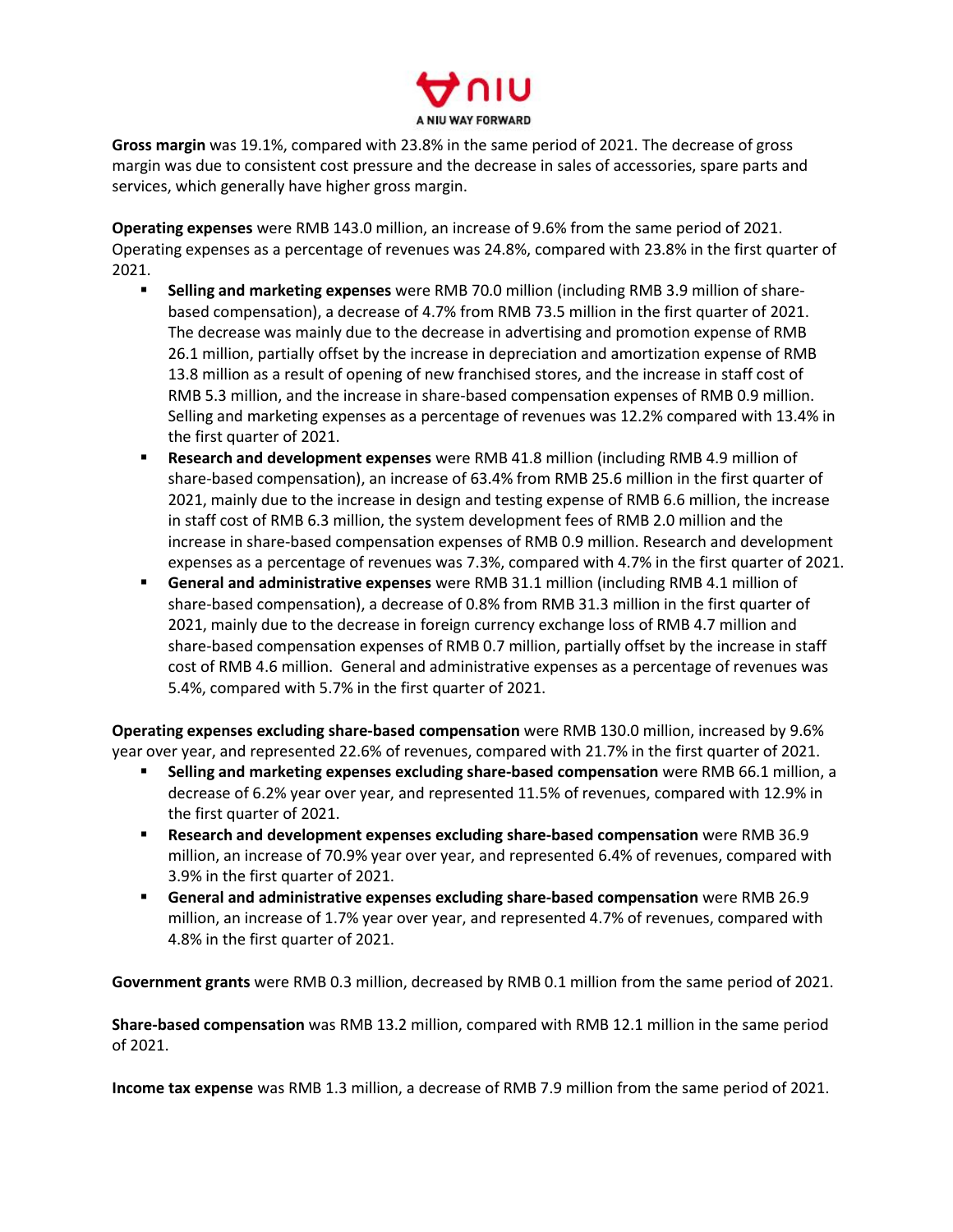

Net loss was RMB 29.6 million, compared with net loss of RMB 5.4 million in the first quarter of 2021. The net loss margin was 5.1%, compared with net loss margin of 1.0% in the same period of 2021.

**Adjusted net loss (non-GAAP)** was RMB 16.3 million, compared with adjusted net income of RMB 6.7 million in the first quarter of 2021. The adjusted net loss margin [4](#page-3-0) was 2.8%, compared with the adjusted net income margin of 1.2% in the same period of 2021.

**Basic and diluted net loss per ADS** were both RMB 0.38 (US\$ 0.06).

## **Balance Sheet**

As of March 31, 2022, the Company had **cash, term deposits and short-term investments** of RMB 889.6 million in aggregate. The Company had restricted cash of RMB 222.5 million and short-term bank borrowings of RMB 180.0 million.

## **Business Outlook**

In light of the current market conditions, including the on-going COVID resurgence in China, NIU expects its revenues for the second quarter of 2022 to be in the range of RMB 803 million (representing a yearover-year decrease of 15%) to RMB 945 million (representing no year-over-year change). This outlook is based on information available as of the date of this press release and reflects the Company's current and preliminary expectation, which is subject to change due to uncertainties relating to a various factors, such as the pace of COVID-19 pandemic recovery, among others.

<span id="page-3-0"></span><sup>4</sup> Adjusted net income/loss margin is defined as adjusted net income/loss (non-GAAP) as a percentage of the revenues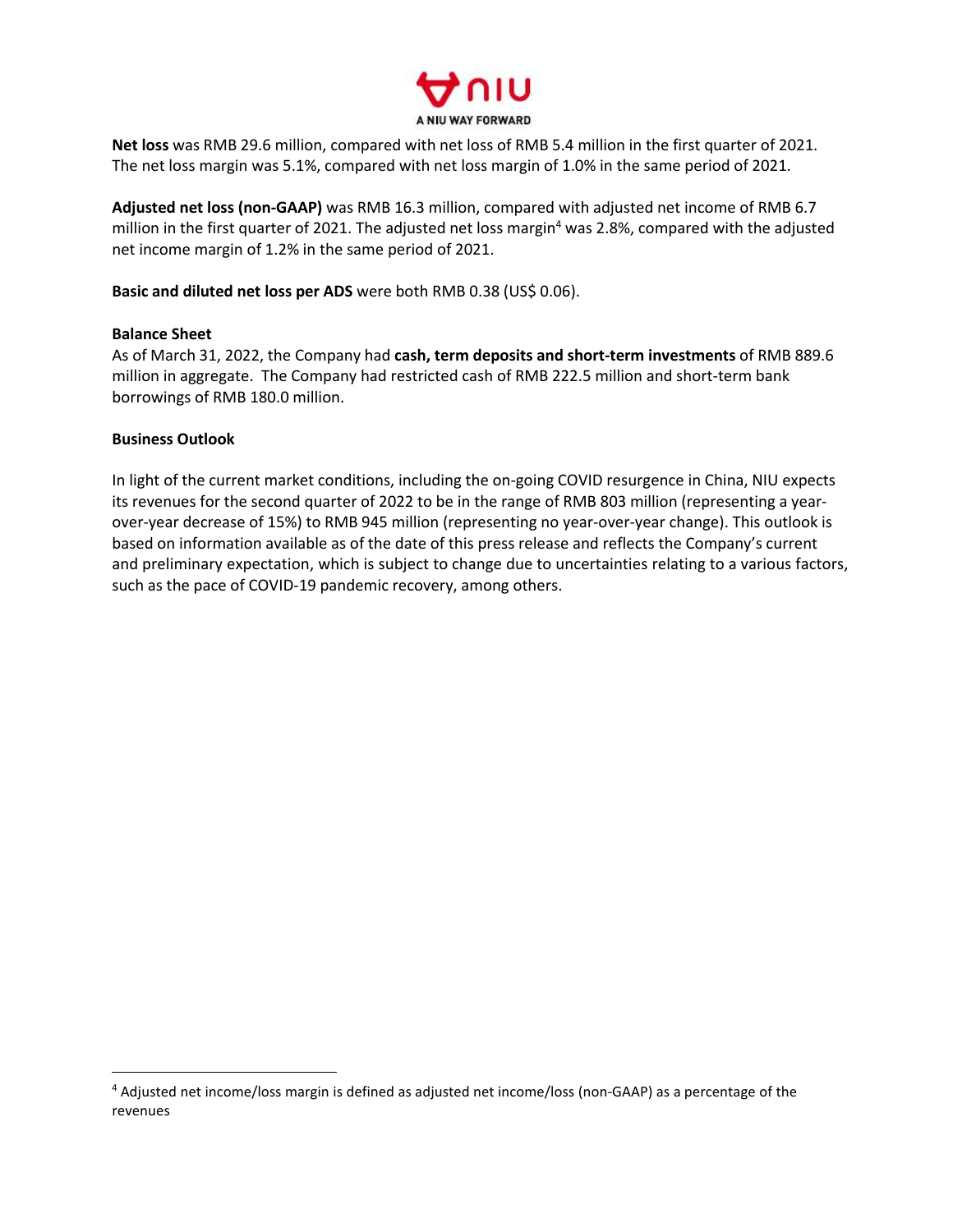

## **Conference Call**

The Company will host an earnings conference call on Monday, May 23, 2022 at 8:00 AM U.S. Eastern Time (8:00 PM Beijing/Hong Kong Time) to discuss its first quarter 2022 financial and business results and provide a corporate update.

To join via phone, participants need to register in advance of the conference call using the link provided below. Upon registration, participants will receive dial-in numbers, an event passcode, and a unique registrant ID, which will be used to join the conference call.

| Event:                    | Niu Technologies First Quarter 2022 Earnings Conference Call |
|---------------------------|--------------------------------------------------------------|
| <b>Registration Link:</b> | http://apac.directeventreg.com/registration/event/4909308    |
| <b>Conference ID:</b>     | 4909308                                                      |

A live and archived webcast of the conference call will be available on the investor relations website at https://ir.niu.com/news-and-events/webcasts-and-presentations.

A replay of the conference call can be accessed by phone two hourslater at the following numbers until May 31, 2022.

| <b>United States</b>  | +1-855-452-5696 |
|-----------------------|-----------------|
| <b>International</b>  | +61-281-990-299 |
| Hong Kong             | 800-963-117     |
| <b>Mainland China</b> | 400-820-9703    |
| <b>Conference ID</b>  | 4909308         |

#### **About NIU**

As the world's leading provider of smart urban mobility solutions, NIU designs, manufactures and sells high-performance electric motorcycles, mopeds, bicycles and kick-scooters. NIU has a diversified product portfolio that caters to the various demands of our users and addresses different urban travel scenarios. NIU's product portfolio comprises its (i) four electric scooter and motorcycle series, NQi, MQi, UQi and Gova, (ii) one kick-scooter series, KQi, (iii) one high performance motorcycle series, RQi, (iv) one hybrid motorcycle series, YQi and (v) one e-bike series, BQi. NIU has adopted an omnichannel retail model, integrating the offline and online channels, to offer the products and services. For more information, please visit www.niu.com.

#### **Use of Non-GAAP Financial Measures**

To supplement NIU's consolidated financial results presented in accordance with the accounting principles generally accepted in the United States of America ("GAAP"), NIU uses the following non- GAAP financial measures: adjusted net income and adjusted net income margin. The presentation of these non-GAAP financial measures is not intended to be considered in isolation or as a substitute for the financial information prepared and presented in accordance with GAAP. NIU believes that these non-GAAP financial measures provide meaningful supplemental information regarding its performance and liquidity by excluding certain items that may not be indicative of its operating results. The Company believes that both management and investors benefit from referring to these non-GAAP financial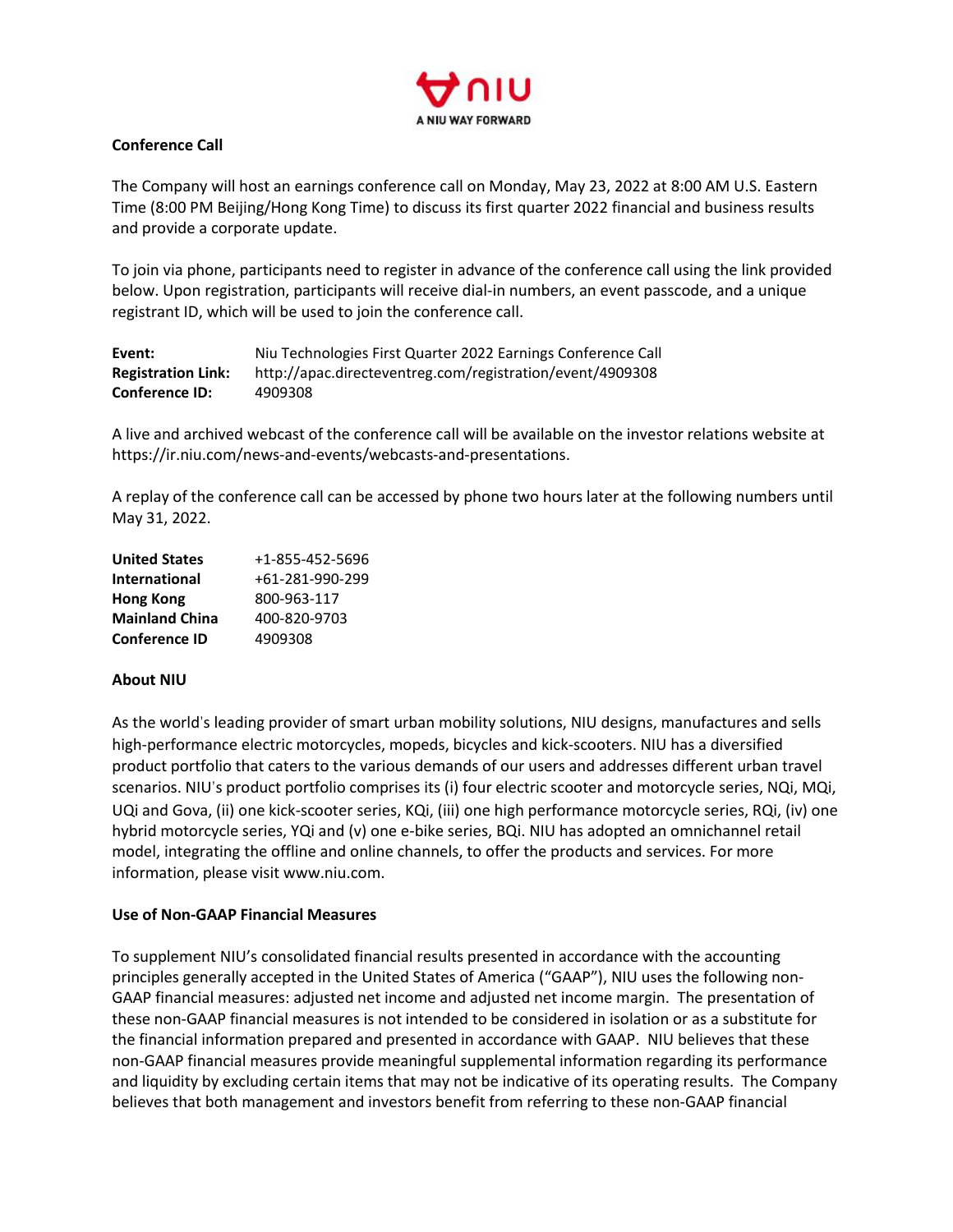

measures in assessing its performance and when planning and forecasting future periods. These non- GAAP financial measures also facilitate management's internal comparisons to NIU's historical performance. The Company believes these non-GAAP financial measures are useful to investors in allowing for greater transparency with respect to supplemental information used by management in its financial and operational decision making. A limitation of using these non-GAAP financial measures is that these non-GAAP measures exclude certain items that have been and will continue to be for the foreseeable future a significant component in the Company's results of operations. These non-GAAP financial measures presented here may not be comparable to similarly titled measures presented by other companies. Other companies may calculate similarly titled measures differently, limiting their usefulness as comparative measures to the Company's data.

Adjusted net income is defined as net income excluding share-based compensation expenses. Adjusted net income margin is defined as adjusted net income as a percentage of the revenues.

For more information on non-GAAP financial measures, please see the tables captioned "Reconciliation of GAAP and Non-GAAP Results".

## **Exchange Rate**

This announcement contains translations of certain RMB amounts into U.S. dollars ("US\$") at specified rates solely for the convenience of the readers. Unless otherwise stated, all translations from RMB to US\$ were made at the rate of RMB 6.3393 to US\$ 1.00, the exchange rate in effect as of March 31, 2022, as set forth in the H.10 Statistical release of the Board of Governors of the Federal Reserve System. The Company makes no representation that the RMB or US\$ amounts referred could be converted into US\$ or RMB, as the case may be, at any particular rate or at all.

#### **Safe Harbor Statement**

This press release contains forward-looking statements. These statements are made under the "safe harbor" provisions of the U.S. Private Securities Litigation Reform Act of 1995. These forward-looking statements can be identified by terminology such as "will," "expects," "anticipates," "aims," "future," "intends," "plans," "believes," "estimates," "likely to" and similar statements. Among other things, the business outlook and quotations from management in this announcement, as well as NIU's strategic and operational plans, contain forward-looking statements. NIU may also make written or oral forwardlooking statements in its periodic reports to the U.S. Securities and Exchange Commission, in its annual report to shareholders, in press releases and other written materials and in oral statements made by its officers, directors or employees to First parties. Statements that are not historical facts, including statements about NIU's beliefs, plans and expectations, are forward-looking statements. Forwardlooking statements involve inherent risks and uncertainties. A number of factors could cause actual results to differ materially from those contained in any forward-looking statement, including but not limited to the following: NIU's strategies; NIU's future business development, financial condition and results of operations; NIU's ability to maintain and enhance its "NIU" brand; its ability to innovate and successfully launch new products and services; its ability to maintain and expand its offline distribution network; its ability to satisfy the mandated safety standards relating to e-scooters; its ability to secure supply of components and raw materials used in e-scooters; its ability to manufacture, launch and sell smart e-scooters meeting customer expectations; its ability to grow collaboration with operation partners; its ability to control costs associated with its operations; general economic and business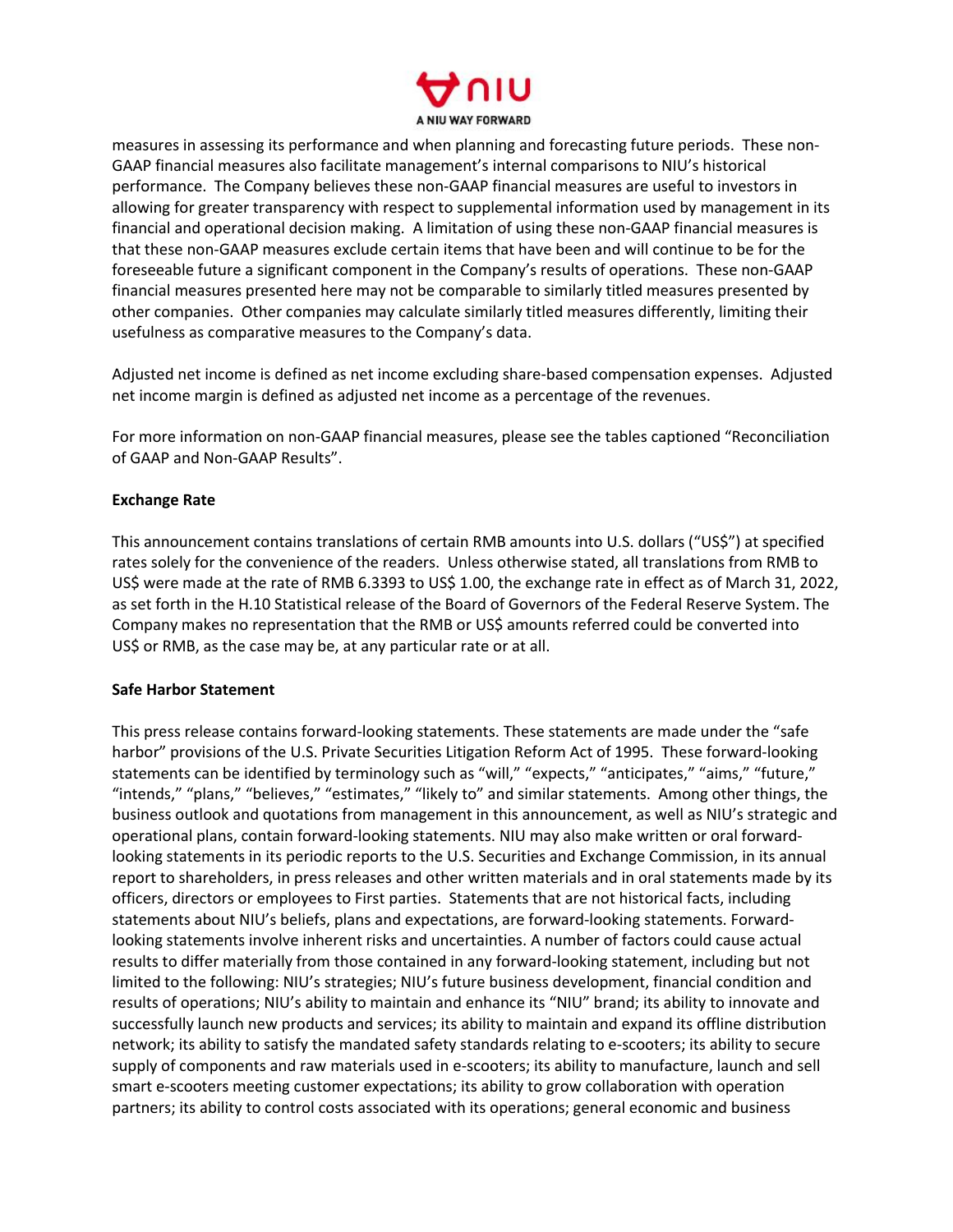

conditions in China and globally; and assumptions underlying or related to any of the foregoing. Further information regarding these and other risks is included in NIU's filings with the Securities and Exchange Commission. All information provided in this press release is as of the date of this press release, and NIU does not undertake any obligation to update any forward-looking statement, except as required under applicable law.

## **Investor Relations Contact:**

Niu Technologies E-mail: ir@niu.com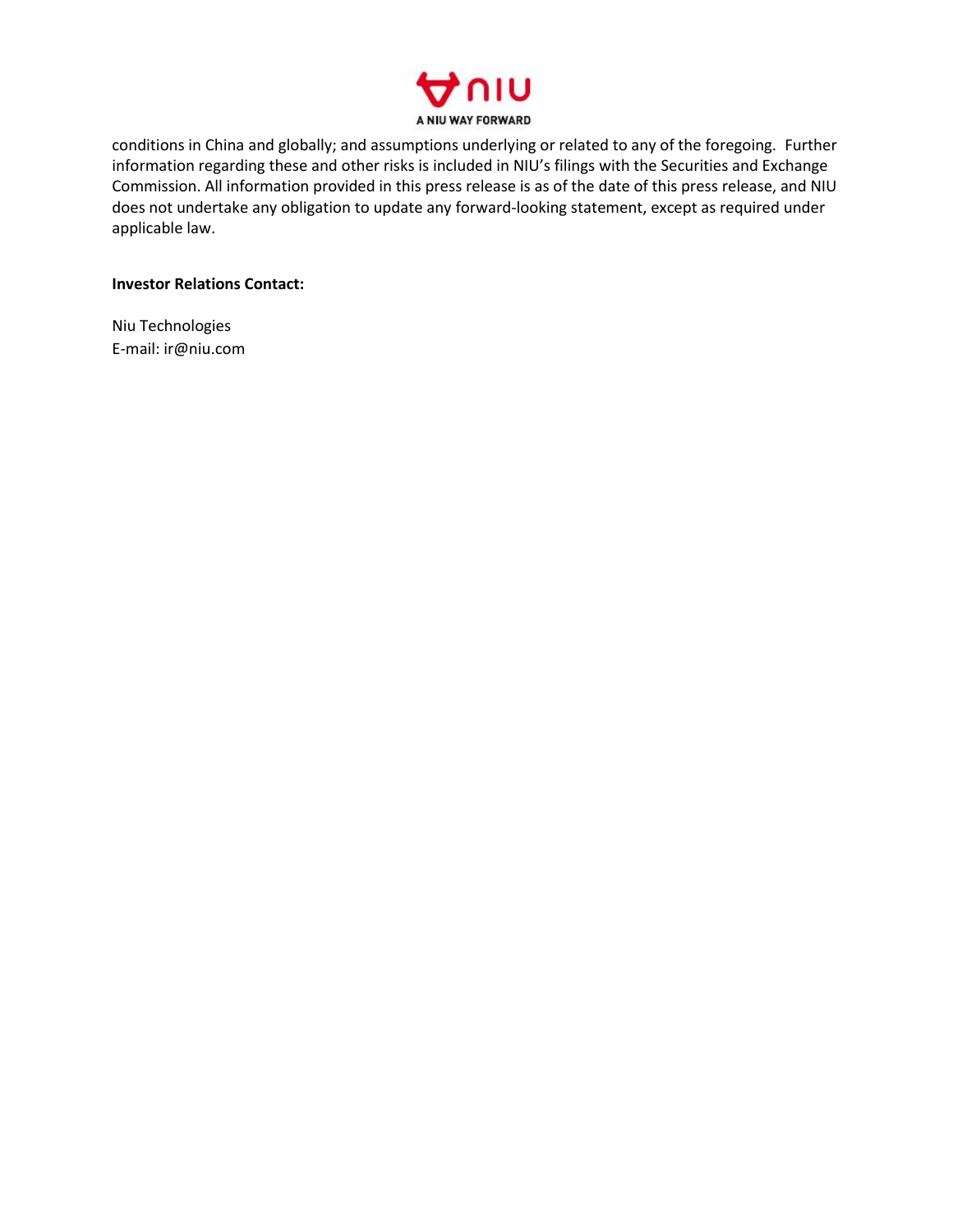

## **NIU TECHNOLOGIES**

## **UNAUDITED CONDENSED CONSOLIDATED BALANCE SHEETS**

|                                          |               | As of         |               |  |  |
|------------------------------------------|---------------|---------------|---------------|--|--|
|                                          | December 31,  | March 31,     | March 31,     |  |  |
|                                          | 2021          | 2022          | 2022          |  |  |
|                                          | RMB           | RMB           | <b>US\$</b>   |  |  |
| <b>ASSETS</b>                            |               |               |               |  |  |
| <b>Current assets</b>                    |               |               |               |  |  |
| Cash                                     | 208, 373, 759 | 112,772,965   | 17,789,498    |  |  |
| Term deposits-current                    | 95,635,500    | 174,575,500   | 27,538,608    |  |  |
| Restricted cash                          | 223,971,197   | 222,547,853   | 35,106,061    |  |  |
| Short-term investments                   | 773,678,455   | 550,504,866   | 86,840,009    |  |  |
| Notes receivable                         |               | 480,000       | 75,718        |  |  |
| Accounts receivable, net                 | 268,557,176   | 171,925,483   | 27,120,578    |  |  |
| Inventories                              | 269,637,042   | 345,883,765   | 54,561,823    |  |  |
| Prepayments and other current assets     | 56,061,263    | 103,305,366   | 16,296,021    |  |  |
| <b>Total current assets</b>              | 1,895,914,392 | 1,681,995,798 | 265,328,316   |  |  |
|                                          |               |               |               |  |  |
| Non-current assets                       |               |               |               |  |  |
| Term deposits-non-current                | 35,939,250    | 51,741,000    | 8,161,942     |  |  |
| Property, plant and equipment, net       | 397,215,911   | 413,418,358   | 65,215,143    |  |  |
| Intangible assets, net                   | 3,668,189     | 3,197,885     | 504,454       |  |  |
| Operating lease right-of-use assets, net | 94,201,263    | 92,617,121    | 14,609,992    |  |  |
| Deferred income tax assets               | 11,907,344    | 12,542,331    | 1,978,504     |  |  |
| Other non-current assets                 | 2,367,064     | 4,024,423     | 634,837       |  |  |
| <b>Total non-current assets</b>          | 545,299,021   | 577,541,118   | 91,104,872    |  |  |
|                                          |               |               |               |  |  |
| <b>Total assets</b>                      | 2,441,213,413 | 2,259,536,916 | 356, 433, 188 |  |  |
|                                          |               |               |               |  |  |
| <b>LIABILITIES</b>                       |               |               |               |  |  |
|                                          |               |               |               |  |  |

**Current liabilities**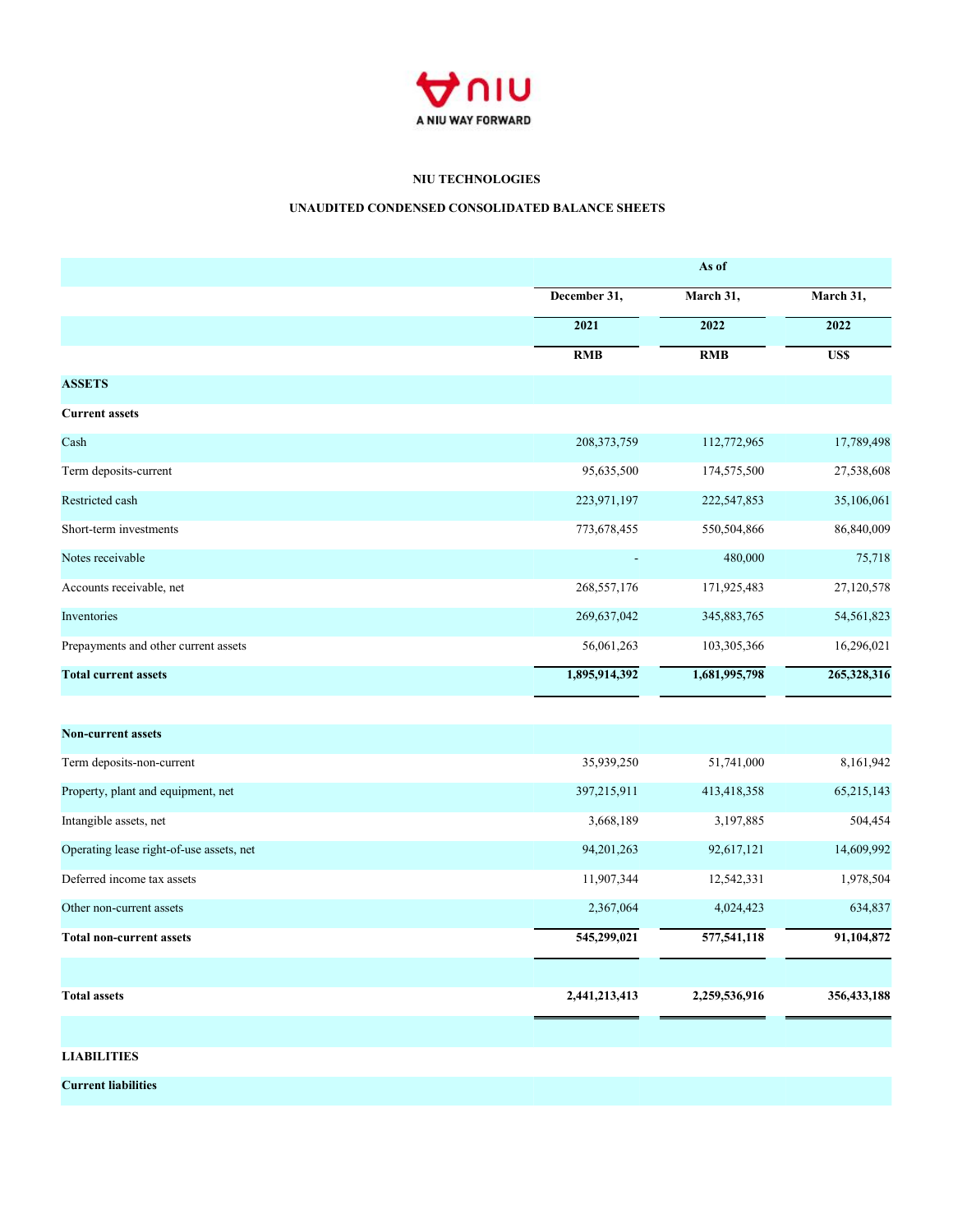

| Short-term bank borrowings                     | 180,000,000     | 180,000,000     | 28,394,302     |
|------------------------------------------------|-----------------|-----------------|----------------|
| Notes payable                                  | 143,622,874     | 158,989,430     | 25,079,966     |
| Accounts payable                               | 538,930,163     | 349,703,259     | 55,164,333     |
| Income taxes payable                           | 17,601,525      | 16,294,581      | 2,570,407      |
| Advances from customers                        | 17,266,994      | 80,880,798      | 12,758,632     |
| Deferred revenue-current                       | 32,757,740      | 33,516,338      | 5,287,072      |
| Accrued expenses and other current liabilities | 198,904,558     | 150,643,299     | 23,763,397     |
| <b>Total current liabilities</b>               | 1,129,083,854   | 970,027,705     | 153,018,109    |
| Deferred revenue-non-current                   | 10,693,692      | 10,657,593      | 1,681,194      |
| Deferred income tax liabilities                | 1,992,388       | 2,361,460       | 372,511        |
| Operating lease liabilities-non-current        | 13,921,859      | 12,821,241      | 2,022,501      |
| Other non-current liabilities                  | 20,967,430      | 17,597,175      | 2,775,886      |
| <b>Total non-current liabilities</b>           | 47,575,369      | 43,437,469      | 6,852,092      |
| <b>Total liabilities</b>                       | 1,176,659,223   | 1,013,465,174   | 159,870,201    |
| <b>SHAREHOLDERS' EQUITY:</b>                   |                 |                 |                |
| Class A ordinary shares                        | 89,038          | 89,144          | 14,062         |
| Class B ordinary shares                        | 10,316          | 10,316          | 1,627          |
| Additional paid-in capital                     | 1,855,403,759   | 1,870,571,828   | 295,075,454    |
| Accumulated other comprehensive loss           | (51, 121, 030)  | (55, 195, 408)  | (8,706,862)    |
| Accumulated deficit                            | (539, 827, 893) | (569, 404, 138) | (89, 821, 294) |
| Total shareholders' equity                     | 1,264,554,190   | 1,246,071,742   | 196,562,987    |
|                                                |                 |                 |                |
| Total liabilities and shareholders' equity     | 2,441,213,413   | 2,259,536,916   | 356,433,188    |

## **NIU TECHNOLOGIES**

# **UNAUDITED CONDENSED CONSOLIDATED STATEMENTS OF COMPREHENSIVE LOSS**

|      | Three Months Ended March 31, |
|------|------------------------------|
| 2021 | 2022                         |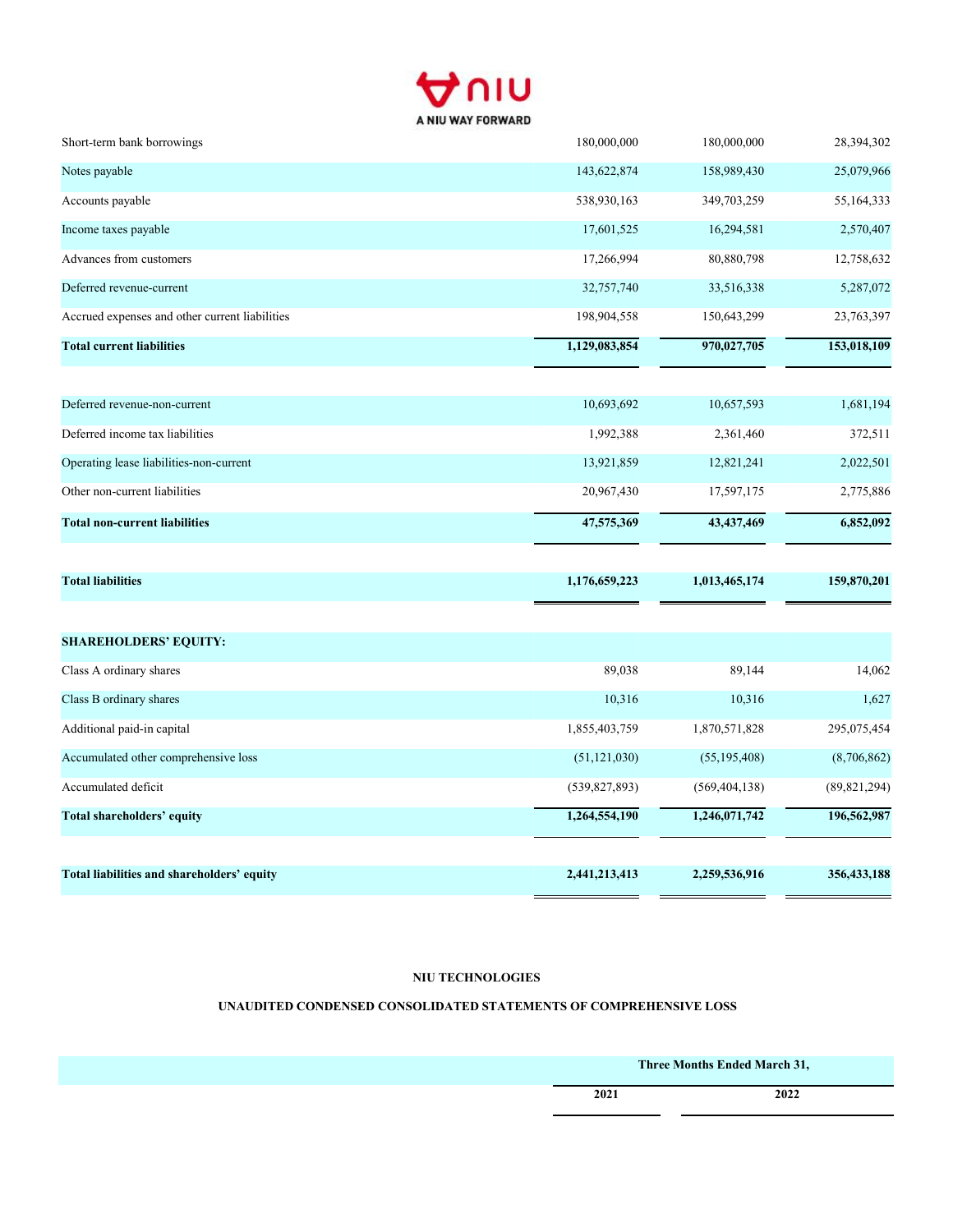

|                                                    | <b>RMB</b>      | <b>RMB</b>      | US\$                     |
|----------------------------------------------------|-----------------|-----------------|--------------------------|
| Revenues                                           | 547,336,565     | 575,477,902     | 90,779,408               |
| Cost of revenues <sup>(a)</sup>                    | (417,002,269)   | (465,793,568)   | (73, 477, 130)           |
| Gross profit                                       | 130,334,296     | 109,684,334     | 17,302,278               |
|                                                    |                 |                 |                          |
| <b>Operating expenses:</b>                         |                 |                 |                          |
| Selling and marketing expenses <sup>(a)</sup>      | (73,518,484)    | (70,047,236)    | (11,049,680)             |
| Research and development expenses <sup>(a)</sup>   | (25,609,234)    | (41,848,584)    | (6,601,452)              |
| General and administrative expenses <sup>(a)</sup> | (31,313,799)    | (31,060,435)    | (4,899,663)              |
| <b>Total operating expenses</b>                    | (130, 441, 517) | (142, 956, 255) | (22, 550, 795)           |
| Government grants                                  | 352,342         | 268,370         | 42,334                   |
| <b>Operating income (loss)</b>                     | 245,121         | (33,003,551)    | $\overline{(5,206,183)}$ |
|                                                    |                 |                 |                          |
| Interest expense                                   | (1,732,700)     | (1,454,464)     | (229, 436)               |
| Interest income                                    | 1,216,578       | 1,183,923       | 186,759                  |
| Investment income                                  | 4,128,940       | 5,046,892       | 796,128                  |
| Income (loss) before income taxes                  | 3,857,939       | (28, 227, 200)  | $\overline{(4,452,732)}$ |
| Income tax expense                                 | (9,231,506)     | (1,349,045)     | (212, 807)               |
| <b>Net loss</b>                                    | (5,373,567)     | (29, 576, 245)  | (4,665,539)              |
|                                                    |                 |                 |                          |

| Other comprehensive loss                                                                                                             |             |              |             |
|--------------------------------------------------------------------------------------------------------------------------------------|-------------|--------------|-------------|
| Foreign currency translation adjustment                                                                                              | 2,903,736   | (1,694,186)  | (267, 251)  |
| Unrealized gain/(reclassification adjustment for gains) on available for sale securities, net                                        | 200,180     | (2,380,192)  | (375, 466)  |
| <b>Comprehensive loss</b>                                                                                                            | (2,269,651) | (33,650,623) | (5,308,256) |
| Net loss per ordinary share                                                                                                          |             |              |             |
| -Basic                                                                                                                               | (0.04)      | (0.19)       | (0.03)      |
| -Diluted                                                                                                                             | (0.04)      | (0.19)       | (0.03)      |
| Net loss per ADS                                                                                                                     |             |              |             |
| -Basic                                                                                                                               | (0.07)      | (0.38)       | (0.06)      |
| -Diluted                                                                                                                             | (0.07)      | (0.38)       | (0.06)      |
|                                                                                                                                      |             |              |             |
| Weighted average number of ordinary shares and ordinary shares equivalents outstanding used in computing net loss per ordinary share |             |              |             |
|                                                                                                                                      |             |              |             |

—Basic 152,645,455 154,549,415 154,549,415